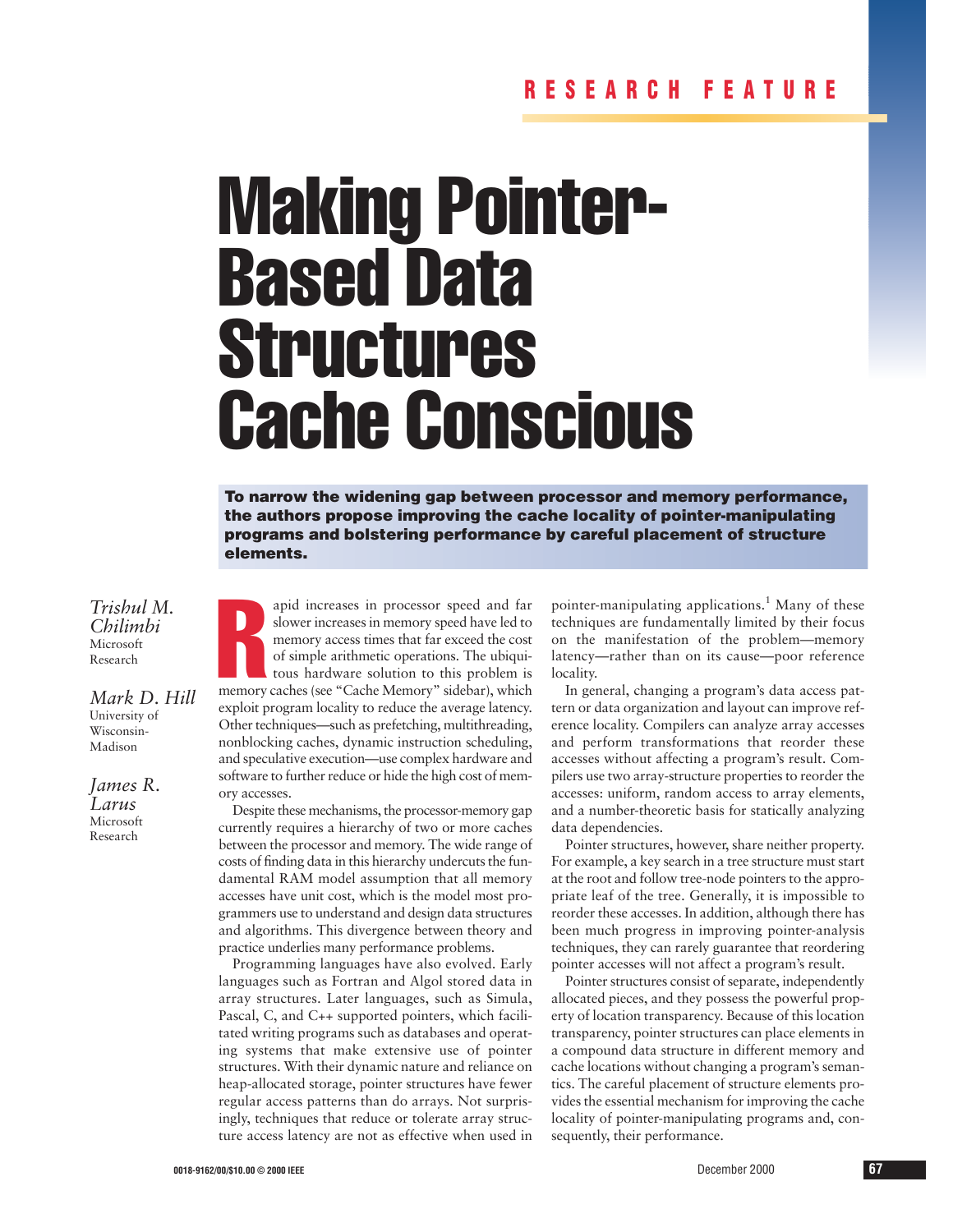# **Cache Memory**

Cache memory is constrained to be small to ensure high-speed access. Thus, cache capacity is much smaller than main-memory capacity. To amortize the high cost of accessing main memory, the system transfers data in cache blocks, or lines; these units encompass multiple words, typically 16 to 128 bytes. To limit the



*Figure A. In a memory cache, important cache parameters include block size, which determines the transfer unit between memory and cache; cache capacity which determines how much data the cache holds; and cache associativity, which constrains the number of distinct locations where the cache can place a block.*

# **DESIGNING CACHE-CONSCIOUS DATA STRUCTURES**

Figure 1 shows different approaches for improving cache performance. The shaded units indicate data items accessed at the same time. Figure 1a shows the implicit prefetching achieved by packing cache blocks with contemporaneously accessed data. Figure 1b shows why this packing reduces compulsory and capacity misses. Figure 1c shows why mapping concurrently accessed structure elements (which do not fit in a single cache block) to nonconflicting cache blocks reduces conflict misses.

Programmers can combine these three general data placement design principles—clustering, coloring, and compression—to produce cache-conscious data structures.

#### **Clustering**

Clustering packs data structure elements that the program is likely to access at the same time in a cache block, thus improving spatial and temporal locality and providing implicit prefetching.

For example, an effective way to cluster a tree is to pack subtree regions into a cache block. For a series of random binary tree searches, the probability of accessing either child of a node is 1/2. With *k* nodes in a subtree clustered in a cache block, the expected number of accesses to the block is the height of the subtree,  $\log 2 (k + 1)$ , which is greater than 2 for  $k >$ 3. In the case of a depth-first clustering scheme, where the *k* nodes in a block form a single parentchild-grandchild chain, the expected number of

blocks that a cache simultaneously searches, the cache typically constrains block placement to one, two, or four cache locations. A cache's associativity is the number of locations where it can place a block. Figure A shows these design constraints.

A program's miss rate—the fraction of the total number of references that miss in the cache and thus must access main memory often characterizes its cache performance. Higher miss rates indicate poorer cache performance. The following formula gives the average memory-access time for a machine architecture with a cache:

Access time = cache hit time + (cache miss rate  $\times$  cache miss penalty)

Because the underlying hardware determines cache hit time and miss penalty, reducing the cache miss rate provides the primary opportunity for software writers to improve a program's memory system performance.

It is sometimes useful to characterize cache misses as

- *compulsory misses,* which occur when a data item is first loaded in the cache,
- *capacity misses*, which would generate hits in a larger cache, and
- *conflict misses*, which result from limited cache associativity and arise from different blocks mapping to the same position in the cache.

accesses to the block per tree search is bounded by 2.

This analysis assumes a random access pattern. For specific access patterns, such as a depth-first search, other clustering schemes may be better. In addition, tree modifications can destroy locality. However, our studies indicate that for trees that change infrequently, subtree clustering is more efficient than allocationorder clustering, which places contemporaneously allocated tree nodes in the same cache block.

# Coloring

Caches have finite associativity—only a limited number of concurrently accessed data elements can map to the same cache block without causing conflict misses. Coloring places elements in memory such that elements accessed at the same time map to nonconflicting cache regions. Figure 2 shows a two-color scheme, which can extend easily to multiple colors, for a two-way, set-associative cache. This coloring partitions a cache with C cache sets (each set containing *a*, where *a* is *associativity* blocks) into two regions: *p* sets, and  $C-p$  sets. The coloring uniquely maps frequently accessed structure elements to the first cache region so that they do not conflict with each other, whereas it maps the remaining elements to the other region.

Such a mapping avoids conflicts among heavily accessed data structure elements and prevents infrequently accessed elements from replacing them. In addition, if the gaps in the virtual address space that implement coloring are a multiple of the virtual memory page size, this scheme does not waste any physical memory.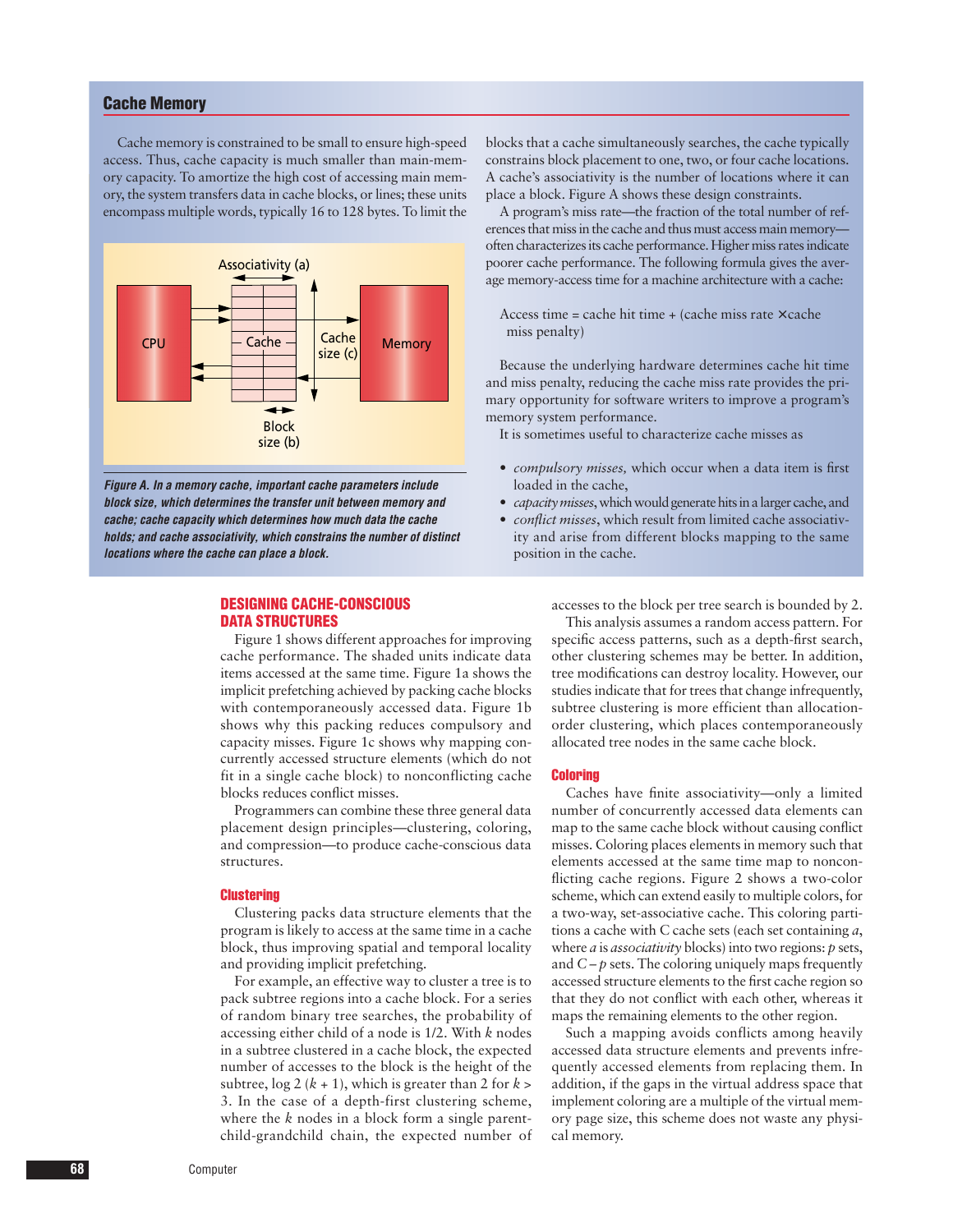

*Figure 1. Several approaches can improve cache performance. (a) Packing cache blocks with contemporaneously accessed data improves cache block utilization. (b) Applying a similar technique across multiple cache blocks reduces the cache block working set. (c) Mapping contemporaneously accessed data to different cache locations reduces cache conflicts.*

#### **Compression**

Compressing data structure elements lets more elements cluster in a cache block, increasing cache block utilization and shrinking a structure's memory footprint, thereby reducing capacity and conflict misses. Compression typically requires additional processor operations to decode compressed information; however, with high memory access costs, this computation may be cheaper than additional memory references. Structure compression methods include data encoding techniques, such as key compression, $<sup>2</sup>$  and struc-</sup> ture encoding techniques, such as

- Pointer elimination, which replaces pointers with computed offsets. The implicit heap data structure, a classic example, stores a node's children at known offsets in an array.
- Hot and cold structure splitting, which works because most data-structure searches examine only a portion of individual elements until they find a match. Structure splitting separates heavily accessed (hot) portions of data structure elements from rarely accessed (cold) portions. Although this technique increases the total size of the data structure slightly, it can significantly reduce the size of the hot working set.

# **CACHE-CONSCIOUS DATA PLACEMENT STRATEGIES**

Although cache-conscious pointer structure design offers important performance benefits, this approach

is difficult for average programmers because it requires

- a complete understanding of an application's code and data structures,
- knowledge of the underlying cache architecture—something many programmers are unfamiliar with—and
- significant rewriting of an application's code.



*Figure 2. Coloring data structure elements reduces cache conflicts. The two-color scheme shown divides a cache with C cache sets into two regions:* **p** *sets and* **C** − **p** *sets. This coloring uniquely maps frequently accessed elements to a portion of the cache so that infrequently accessed elements do not displace them. The coloring accomplishes this by inserting gaps in the virtual address space that remain empty.*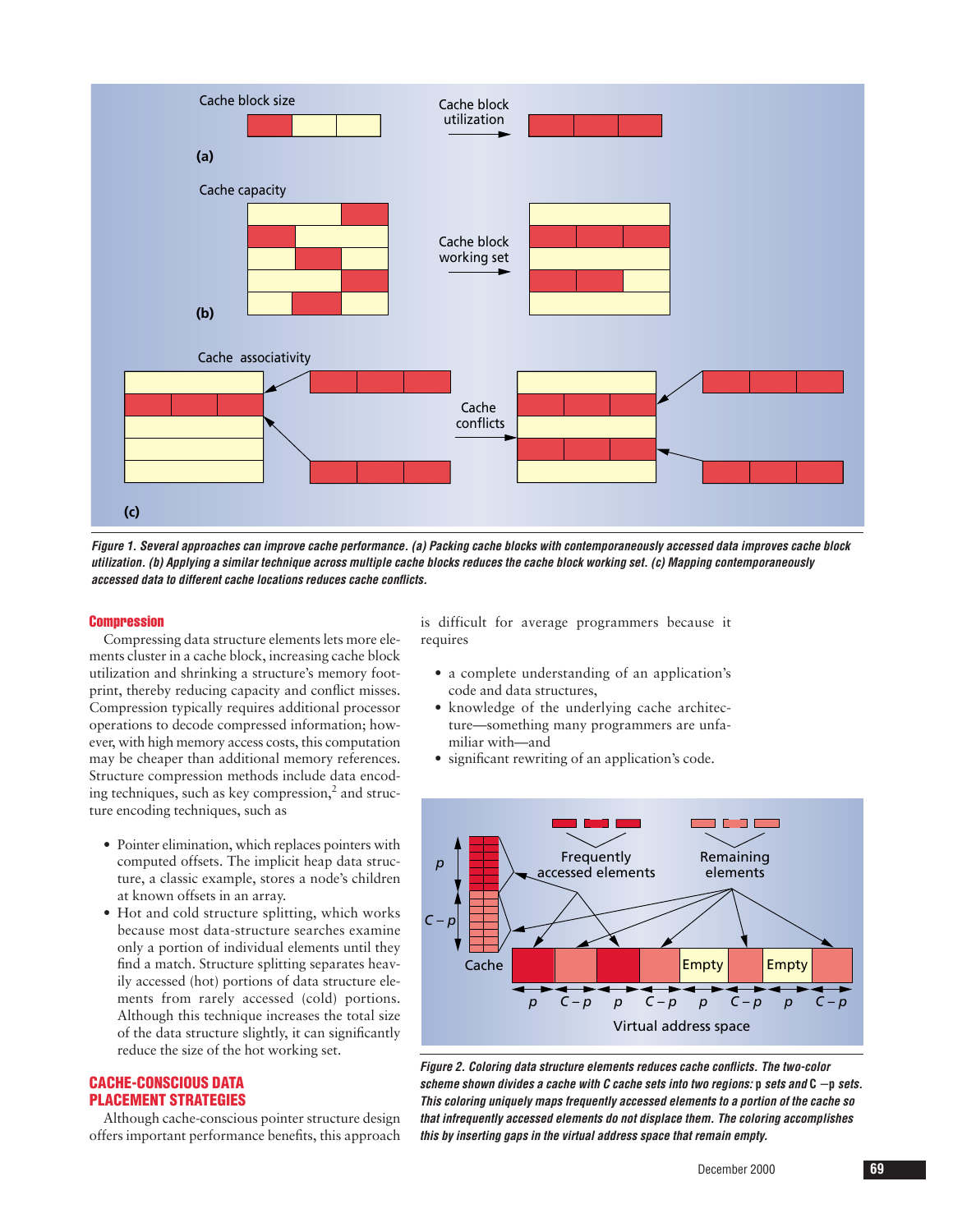

*Figure 3. Software tool writers can combine different strategies for producing cache-conscious data structures in a variety of ways to produce a cache-conscious data structure. The different strategies are orthogonal and complement each other.*



*Figure 4. Cache-conscious structure definition depends on the size of structure elements. In case 1, the structure has a single field and is much smaller than the cache block size so no action is necessary at definition time. In case 2, where the structure element size is comparable with the cache block size, splitting allows a clustering scheme to pack multiple hot structure instances in the same cache block. Finally, in case 3, where the structure size is much larger than the cache block size, field reordering may improve cache block utilization.*

To address these problems, we designed several automatic and semiautomatic strategies that produce cache-conscious pointer structures. These strategies make cache-conscious data structures available to average programmers, just as compilers made highperformance programming accessible to those who could not use assembly language. The strategies apply clustering, coloring, and compression to make existing pointer structures cache conscious.

Our strategies use three methods to construct cacheconscious pointer structures:

- *Changing a structure's definition.* Changing the definition permits clustering of fields accessed contemporaneously. Splitting structures into hot and cold portions based on program accesses permits packing more hot instances, which are accessed together, in the same cache block. Both techniques increase cache block utilization.
- *Modifying the allocation policy for structure elements.* Cache-conscious allocation attempts to collocate contemporaneously accessed data elements in the same physical cache block at allocation time. This improves cache performance by increasing cache block utilization.
- *Reorganizing the structure layout.* Cacheconscious reorganization transforms the pointer structure layout into a linear memory layout, sequenced according to the expected data access pattern, and maps structure elements to reduce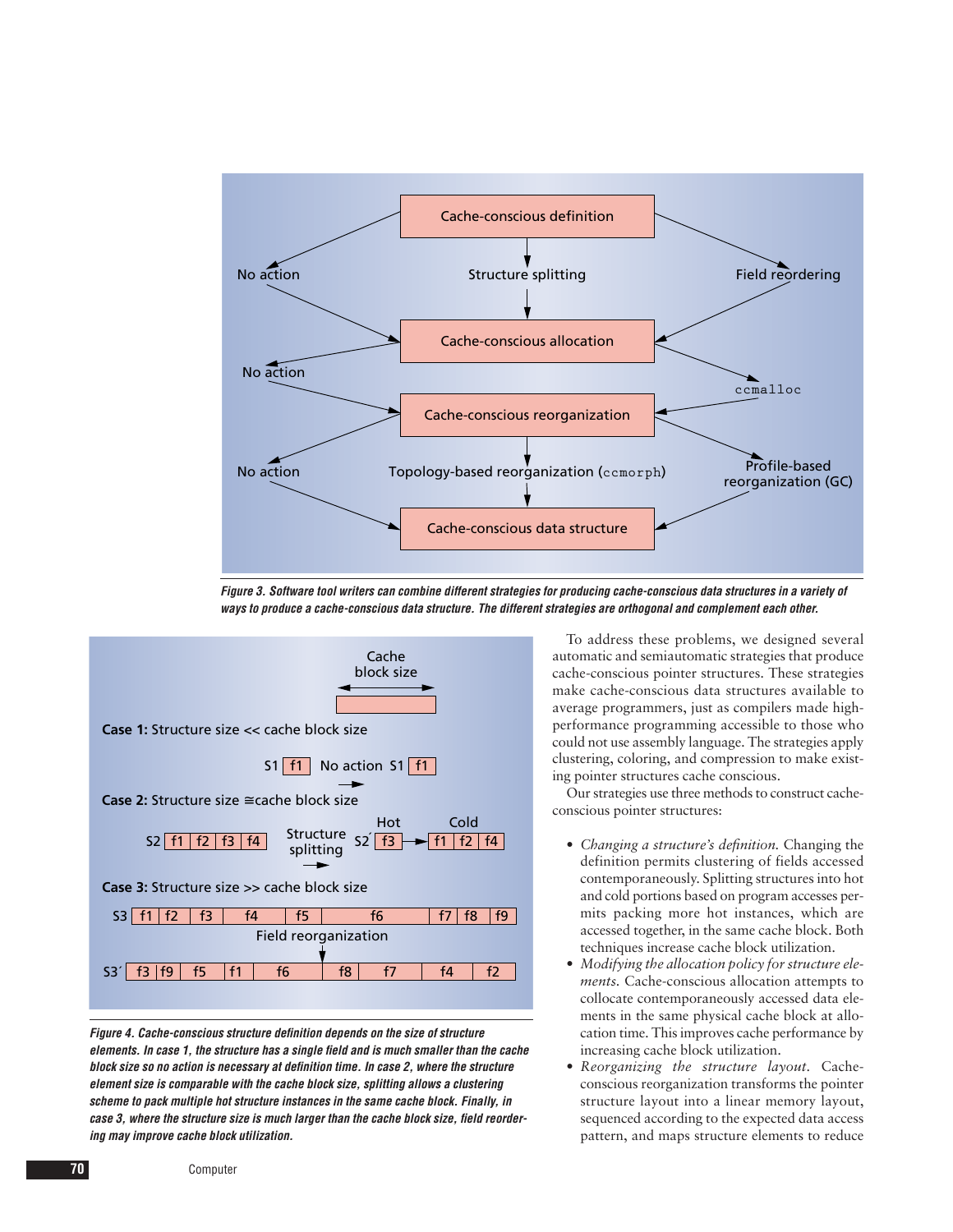cache conflicts. The reorganizer obtains the expected access pattern from program profiles. For certain pointer structures such as trees, the reorganizer can glean access information from data structure topology.

Figure 3 shows how to combine various strategies to produce cache-conscious data structures.

# **STRUCTURE DEFINITION**

Structure splitting and field reordering, two cacheconscious definition techniques, can improve a program's cache behavior. Figure 4 shows the relationship of cache-conscious definition techniques and the size of structure elements. The three possibilities depend on the size of structure elements relative to the cache block size.

#### Structure splitting

Many Java objects are comparable in size to a cache block (case 2 in Figure 4).<sup>3</sup> Because Java is a type-safe language, we can automate class (structure) splitting. To do so, we first identify class member fields as hot or cold. Although we can use static analysis to classify some member fields, profiling a program to determine field access frequency seems to be a simpler, more general approach. A compiler extracts cold fields from the class and places them in a new object, to which the original object references indirectly. Accesses to cold fields require an extra indirection to the new class, whereas accesses to hot fields remain unchanged.

Splitting's overhead includes the space cost of an additional reference from the hot portion to the cold portion, code bloat, more objects in memory, and an extra indirection for accesses to cold fields. Our splitting algorithm takes these factors into account and is designed to reduce these costs.<sup>3</sup> In addition, our garbage collection scheme for cache-conscious object collocation aggressively exploits the advantage that smaller hot-class instances provide by packing more hot instances in the same cache block.

For five medium-sized Java benchmarks, including Javac (a bytecode compiler) and Javadoc (a document generator), class splitting combined with our garbage collection scheme for cache-conscious object collocation reduced L2 cache miss rates by 29 to 43 percent, with class splitting accounting for 26 to 62 percent of this reduction. Execution time improved by 18 to 28 percent; class splitting contributed 22 to 66 percent of this improvement. $3$  To run these experiments, we used a single processor of a 167-MHz Sun Ultraserver, E5000 system, with an optimizing Java compiler that generates native Sparc assembly code. For languages such as C and C++, which do not permit automatic structure splitting, the algorithm's splitting recommendations can provide programmer feedback.

#### Field reordering

Many legacy applications were designed when machines lacked multiple levels of cache and memory-access times were more uniform. In particular, commercial C applications often manipulate large structures. In this case, structure splitting will likely produce hot elements larger than a cache block, which makes splitting ineffective. Reordering structure fields to place those with high temporal affinity in the same cache block can improve cache-block utilization. Typically, programmers group fields in large structures conceptually, which may not correspond with their temporal access pattern. Unfortunately, the logical order can cause struc-

ture references to interact poorly with a program's data-access pattern, resulting in unnecessary cache misses. Compilers for many languages are constrained to follow the programmer-supplied field order and, therefore, cannot correct this problem.

To investigate field-reordering benefits, we implemented an algorithm for recommending reordering of structure fields in C programs. This algorithm correlates static information about the source location of structure-field accesses with dynamic information about the temporal ordering of accesses and their execution frequency. The algorithm uses the data to construct a field-affinity graph for each structure and then processes these graphs to produce field-order recommendations. Measurements obtained from a fourprocessor 400-MHz Pentium II Xeon system with a 1-Mbyte L2 cache, 4 Gbytes of memory, and 200 7,200-rpm Clariion Fibre Channel disk drives indicate that reordering fields in five active structures improves the performance of Microsoft SQL Server 7.0, a large, highly tuned commercial application, by 2 to 3 percent on the Transaction Processing Council C benchmark.<sup>3</sup>

## **STRUCTURE ALLOCATION**

Programmers typically allocate a data structure's elements with little concern for memory hierarchy. Often the resulting layout may interact poorly with the program's data access patterns, causing unnecessary cache misses and reducing performance. To address this problem, cache-conscious allocation collocates contemporaneously accessed data elements in the same cache block. Because a program invokes a heap allocator many times, a cache-conscious allocator must use techniques that incur low overhead. Further, a heap allocator has an inherently local view of a structure. For these reasons, our cache-conscious heap allocator **(ccmalloc)** only performs local clustering. **Ccmalloc** is safe; incorrect usage affects only program performance, not correctness.

A memory allocator similar to **malloc**, **ccmalloc** takes an additional parameter that points to an existing

**The logical order can cause structure references to interact poorly with a program's dataaccess pattern, resulting in unnecessary cache misses.**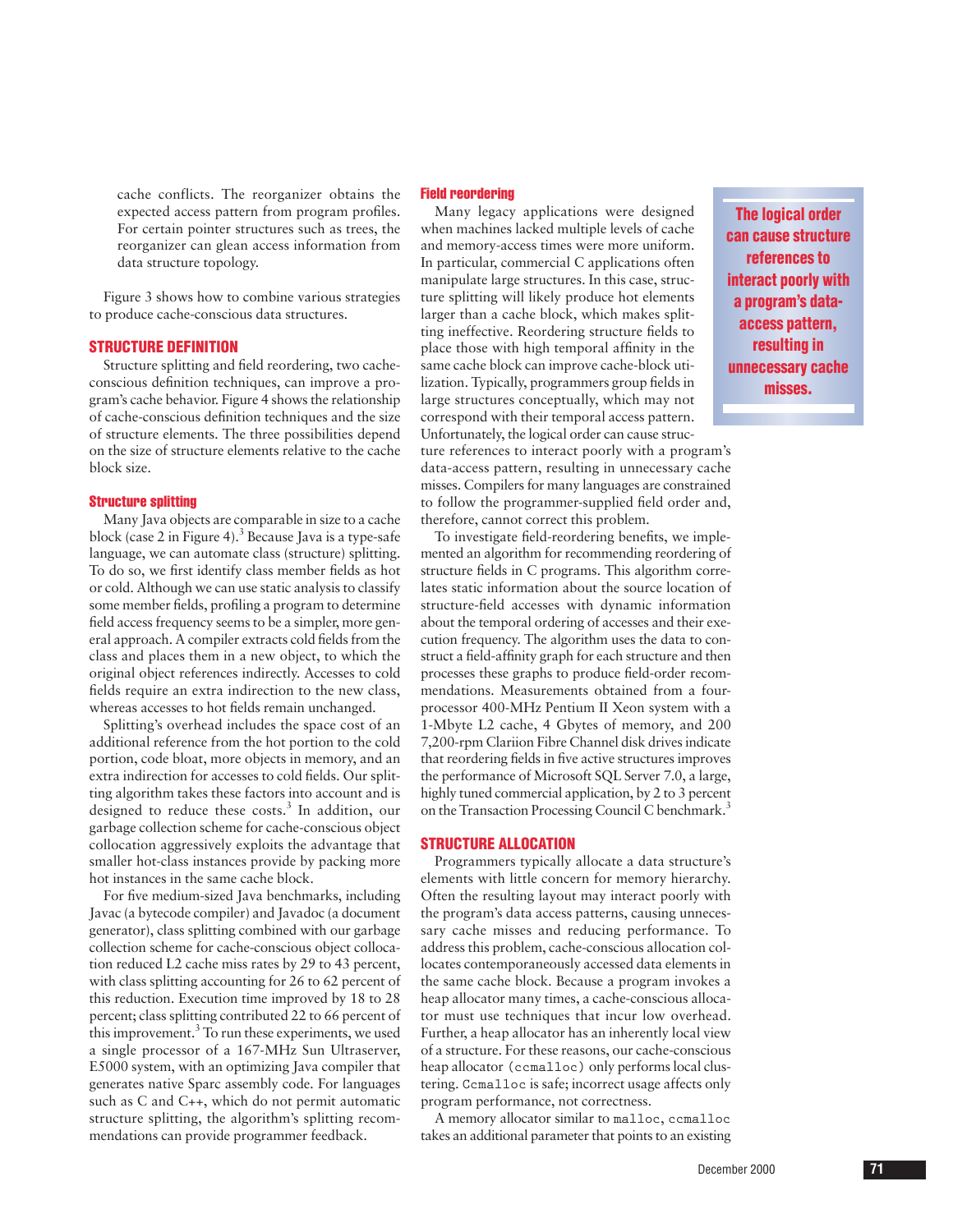*Figure 5. Code from the Olden health benchmark.*

```
void addList (struct List *list,struct Patient *patient)
{
   struct List *b;
   while (list != NULL){
     b = list;
     list = list->forward;
  }
  list = (struct List *)
     ccmalloc(sizeof(struct List),b);
   list->patient = patient;
   list->back = b;
   list->forward = NULL;
   b->forward = list;
}
```
data structure element that the program is likely to access contemporaneously with the element to be allocated, such as the tree node's parent. The allocator attempts to locate the new data item in the same cache block as the existing item. This code from the Olden health benchmark illustrates this approach in Figure 5. Our experience with **ccmalloc** indicates that even a programmer unfamiliar with an application can often select a suitable parameter and obtain good results by examining the code surrounding the allocation statement.

In a memory hierarchy, different cache block sizes mean that the allocator can collocate data in different ways. The **ccmalloc** allocator focuses on L2 cache blocks. In the Sun UltraSparc 1 we used in this study, L1 cache blocks are effectively only 16 bytes (L2 blocks are 64 bytes), which severely limits the number of objects that fit in a block. Moreover, the bookkeeping overhead in the allocator is inversely proportional to the size of a cache block, so larger blocks are more likely to be successful and incur less overhead. On a system with a larger L1 cache block, adopting a hierarchical approach may be advantageous, with collocation first attempted in the same L1 cache block. If this fails, the allocator could attempt to make the subsequent collocation in the same L2 cache block.

Cache-conscious heap allocation with **ccmalloc** resulted in a speedup of 27 percent for VIS, a 160,000 line system that uses binary decision diagrams (directed acyclic graphs) to formally verify finite state systems.<sup>4</sup> We obtained these results on a 167-MHz Sun Ultraserver E5000. Significantly few changes to the program (that is, fewer than 300 code lines) produced these large performance improvements, indicating that cache-conscious data placement can even improve the performance of graphlike data structures in which data elements have multiple parents.

#### **STRUCTURE REORGANIZATION**

Reorganizing a structure's memory layout to correspond with its access pattern is a complementary approach to cache-conscious allocation. Although you perform cache-conscious allocation just once when you create a data element, you can use cache-conscious reorganization as often as required. Successful memory layout reorganization of general graphlike structures requires a detailed profile of a program's data access patterns.<sup>5,6</sup> However, trees are an important class of structures possessing topological properties that permit cache-conscious data reorganization without profiling.

A transparent/semantics-preserving cache-conscious tree reorganizer, **ccmorph**, applies the clustering and coloring techniques described earlier. This reorganizer is appropriate for a "read-mostly" data structure that a program builds early in a computation and subsequently references heavily. With this approach, a program doesn't need to change either the construction or the consumption code because the reorganizer can reorganize the structure between the two phases. Moreover, if the structure changes slowly, the reorganizer can invoke **ccmorph** periodically.

Languages that support garbage collection offer a more attractive alternative. Copying garbage collectors, which support automatic memory management, determine when dynamically allocated storage becomes unreachable; the program then automatically recycles that memory by traversing the heap and copying live data to a separate memory region.

The copying phase frees up all memory in the traversed space for reuse. The copying phase of garbage collection offers an invaluable opportunity to reorganize a program's data layout to improve cache performance. However, such a scheme relies on the ability to transparently relocate heap data. In addition, it requires a differentiation between pointers and nonpointer data. Hence, you cannot implement a garbage collection scheme as described for low-level languages, such as C or C++, which support arbitrary pointermanipulation operations and preclude transparent data movement. Chi-Keung Luk and Todd C. Mowry have proposed new hardware mechanisms that remove this obstacle.7 Object-oriented languages such as Java and Cecil and functional languages such as ML and Lisp permit copying garbage collection. For these languages, a copying garbage collector can reorganize data and produce a cache-conscious structure layout.

# Topology-based structure reorganization

In languages such as C that support unrestricted pointers, analytical techniques cannot precisely iden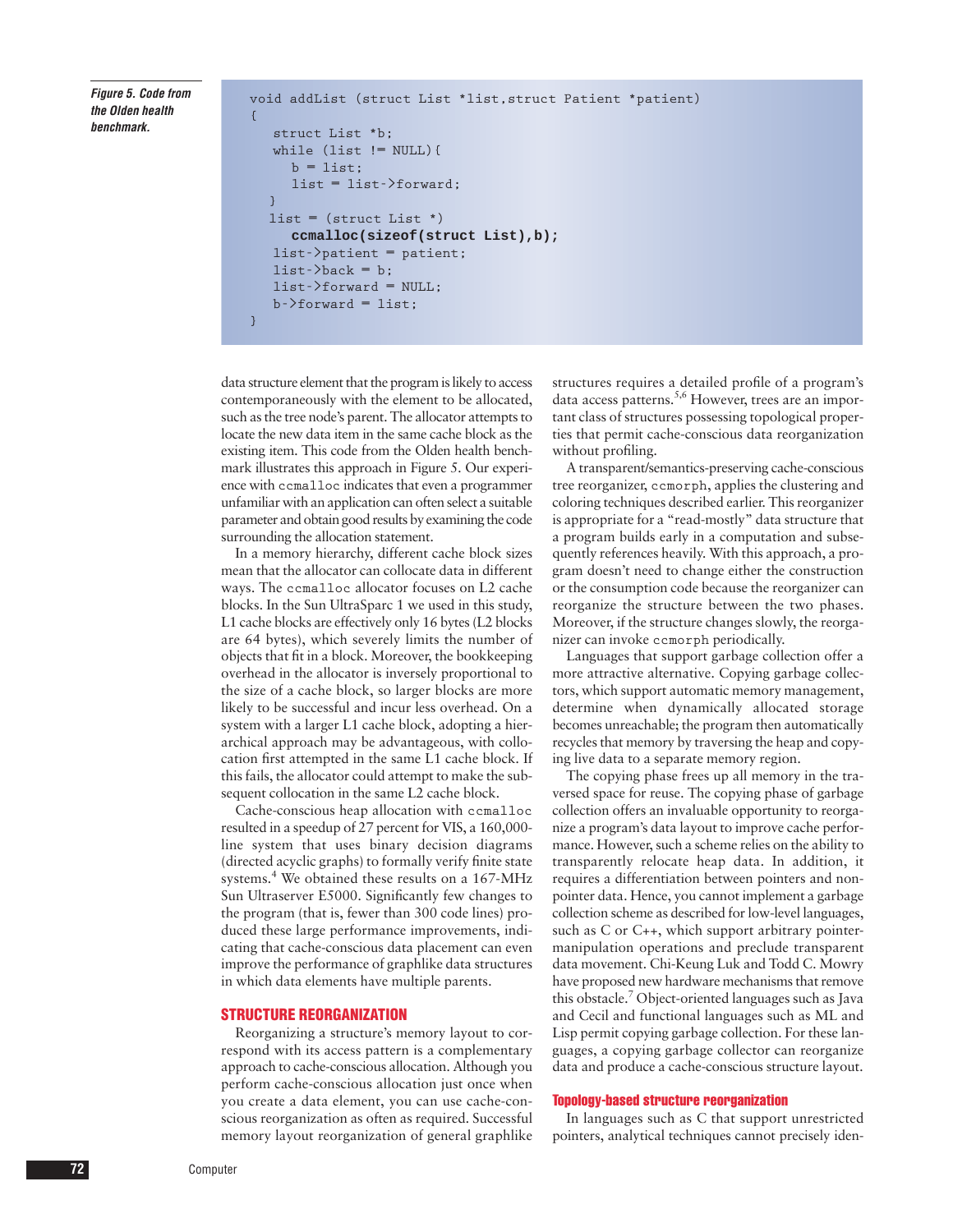tify all pointers to a structure element. Without this knowledge, a system cannot move or reorder data structures without an application's cooperation, as it can in a language designed for garbage collection.<sup>6</sup> However, if a programmer guarantees the safety of the transformation, **ccmorph** applies clustering and coloring techniques to improve structure access locality by transparently reorganizing the tree data structure.

The **ccmorph** reorganizer operates on treelike structures that have homogeneous elements and do not have external pointers to the structure's middle (or on any data structure that can be decomposed into components satisfying this property). However, **ccmorph** supports a liberal definition of a tree in which elements can contain a parent or predecessor pointer. A programmer supplies **ccmorph** with a pointer to a data structure's root, a function to traverse the structure (*next\_node*), and cache parameters. For example, the following code reorganizes the quadtree data structure in the Olden *perimeter* benchmark, with the programmer supplying the *next\_node* function:

```
main()
{
  ...
  root = maketree(4096, ..., ...);
  ccmorph(root, next_node, Num_nodes,
  Max_kids, Cache_sets,Cache_blk_size,
   Cache_associativity,Color_const);
  ...
}
Quadtree next_node(Quadtree node, 
  int i)
{
  /* Valid values for i are −1,
          1 ... Max_kids */
  switch(i){
   case −1:
     return (node->parent);
    case 1:
     return (node->nw);
   case 2:
     return (node->ne);
    case 3:
     return (node->sw);
    case 4:
     return (node->se);
}
}
```
The **ccmorph** reorganizer copies a structure into a contiguous block of memory (or a number of contiguous blocks, in the case of large structures). As Figure 6 shows, in the process, it partitions a tree-like structure into subtrees laid out linearly. The reorga-



*Figure 6. Cache-conscious tree reorganization applies subtree clustering to the entire tree. The reorganizer allocates the top levels—frequently accessed elements—of the tree map to map to a portion of the cache where lower level tree nodes—infrequently accessed elements—cannot displace them.*

nizer colors this structure to map the first *p* elements traversed to a unique portion of the cache, determined by the *Color\_const* parameter, that will not conflict with other structure elements. In addition, **ccmorph** determines the values of *p* and the size of subtrees from the cache parameters and the structure element size. The **ccmorph** reorganizer ensures that the gaps in the virtual address space that implement coloring correspond with multiples of the virtual-memory page size.

**Ccmorph** was used to optimize the performance of Radiance, a 60,000-line program for modeling the distribution of visible radiation in an illuminated space. Radiance's primary data structure is an octree that represents the scene it is modeling. Cacheconscious clustering and coloring of the octree produced a speedup of 42 percent, including the overhead of restructuring the octree, on a 167-MHz Sun Ultraserver E5000 system.4

#### Profile-based structure reorganization

A cache-conscious data layout places objects with high temporal affinity near one another so they can reside in the same cache block. In this approach, a program's accesses are profiled. The profile-based reorganizer (garbage collector) uses the profiling data it gathers during an execution to optimize that execution rather than a subsequent one. We rely on a property of object-oriented programs—most objects are small—to perform low-overhead real-time data profiling.<sup>3,6</sup> The garbage collector uses this profile to construct an object affinity graph in which weighted